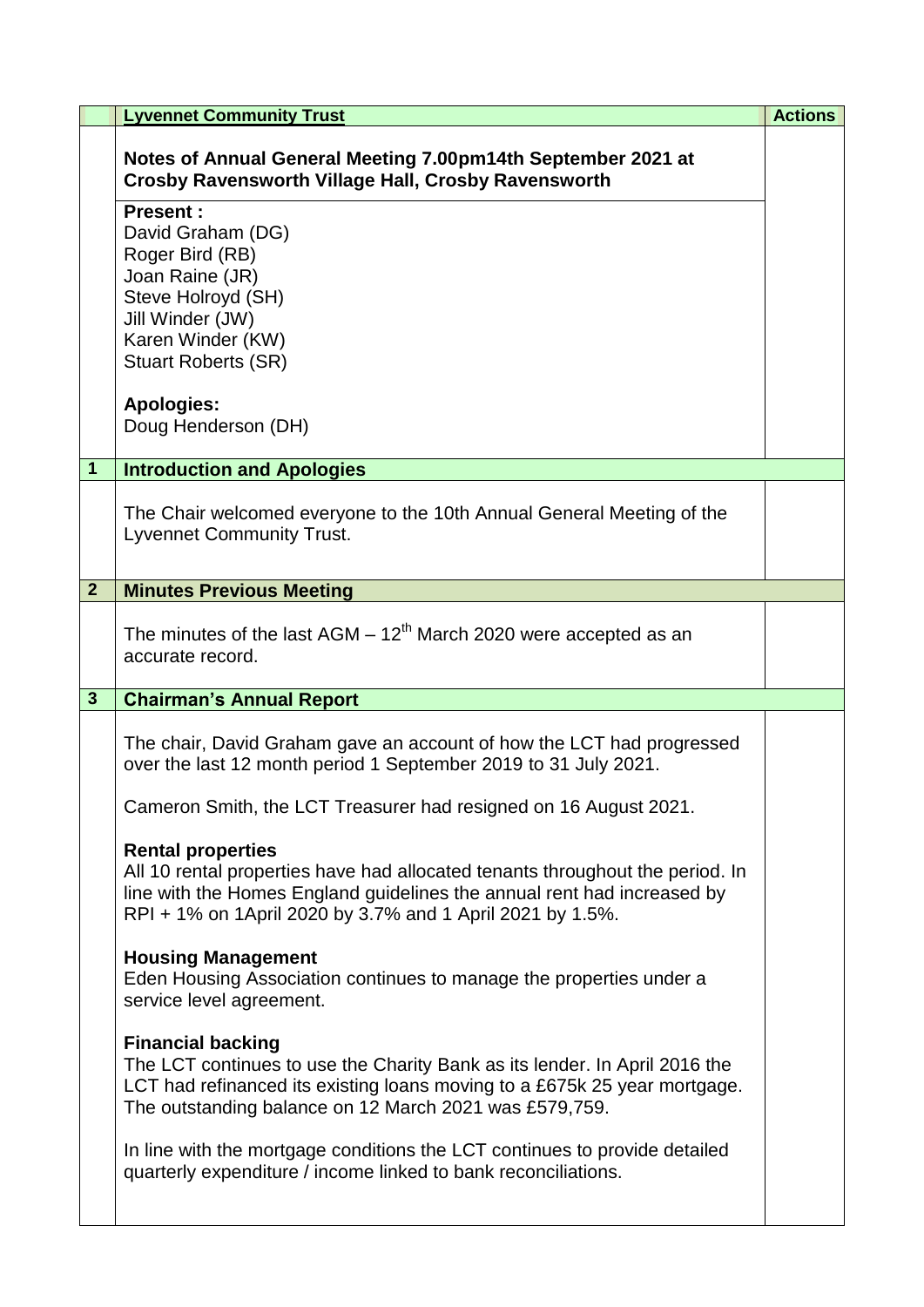|                         | <b>Insurance</b><br>The LCT has two insurance policies:<br>• Directors & Officers liability by Royal Sun Alliance through the<br><b>National Community Land Trust Network</b><br>• Owners Liability / rental property insurance through Eden Housing<br>Association.                                         |  |
|-------------------------|--------------------------------------------------------------------------------------------------------------------------------------------------------------------------------------------------------------------------------------------------------------------------------------------------------------|--|
|                         | <b>Reporting</b><br>The LCT provides annual reports to Companies House, Charity Commission<br>and the Regulator of Social Housing. All reporting is up to date.                                                                                                                                              |  |
|                         | Website<br>Over the period the LCT website underwent a full refresh.                                                                                                                                                                                                                                         |  |
|                         | <b>Property Maintenance</b><br>Various warranty claims have been instigated.<br>Re-slating to single roof pitch on No.4 completed<br>Replacement of 7 No. sealed double glazing units completed<br>$\bullet$<br>Render replacement to 7 No. properties still outstanding                                     |  |
|                         | The usual range of responsive maintenance work has been undertaken with<br>the only major item the replacement of an Air Source Heat Pump at No.4<br>provided by the manufacturer at zero cost.                                                                                                              |  |
|                         | Replacement of window sash at No.4                                                                                                                                                                                                                                                                           |  |
|                         | SH thanked the Chair for his continuing work on behalf of the Trust.                                                                                                                                                                                                                                         |  |
| $\overline{\mathbf{4}}$ | <b>Adoption of Annual Report</b>                                                                                                                                                                                                                                                                             |  |
|                         | Roger Bird <b>proposed</b> acceptance of the Chairman's Annual Report and this<br>was seconded by Steve Holroyd. Attendees AGREED to adoption of the<br>Chair's report.                                                                                                                                      |  |
| 5 <sup>5</sup>          | <b>Treasurers Report</b>                                                                                                                                                                                                                                                                                     |  |
|                         | The LCT continues to operate two bank accounts:                                                                                                                                                                                                                                                              |  |
|                         | 1) Cumberland Building Society - the LCT's capital works account which at<br>31/07/21 had a balance of £768.85                                                                                                                                                                                               |  |
|                         | 2) Barclays – the LCT's revenue account utilised by Eden Housing for rents<br>and maintenance of the properties. The balance at 31/07/21 was £16,410.89                                                                                                                                                      |  |
|                         | The Chair provided a breakdown of Income / expenditure over the period 1<br>Sept 2019 to 31 July 2021.<br>Expenditure - mortgage and bank charges £76,201, Maintenance<br>£9,544 and Management £22,867 had been offset by rental income of<br>£123,082 leaving a positive balance in the period of £14,470. |  |
|                         | The Chair presented a graph showing the profit or loss (Income less<br>Expenditure) by month since 2014. In line with expectations the trend<br>showed that the Trust lost around £1k/ month in 2014 reaching a breakeven<br>in early 2017. The trend had slowly increased into the positive reaching circa  |  |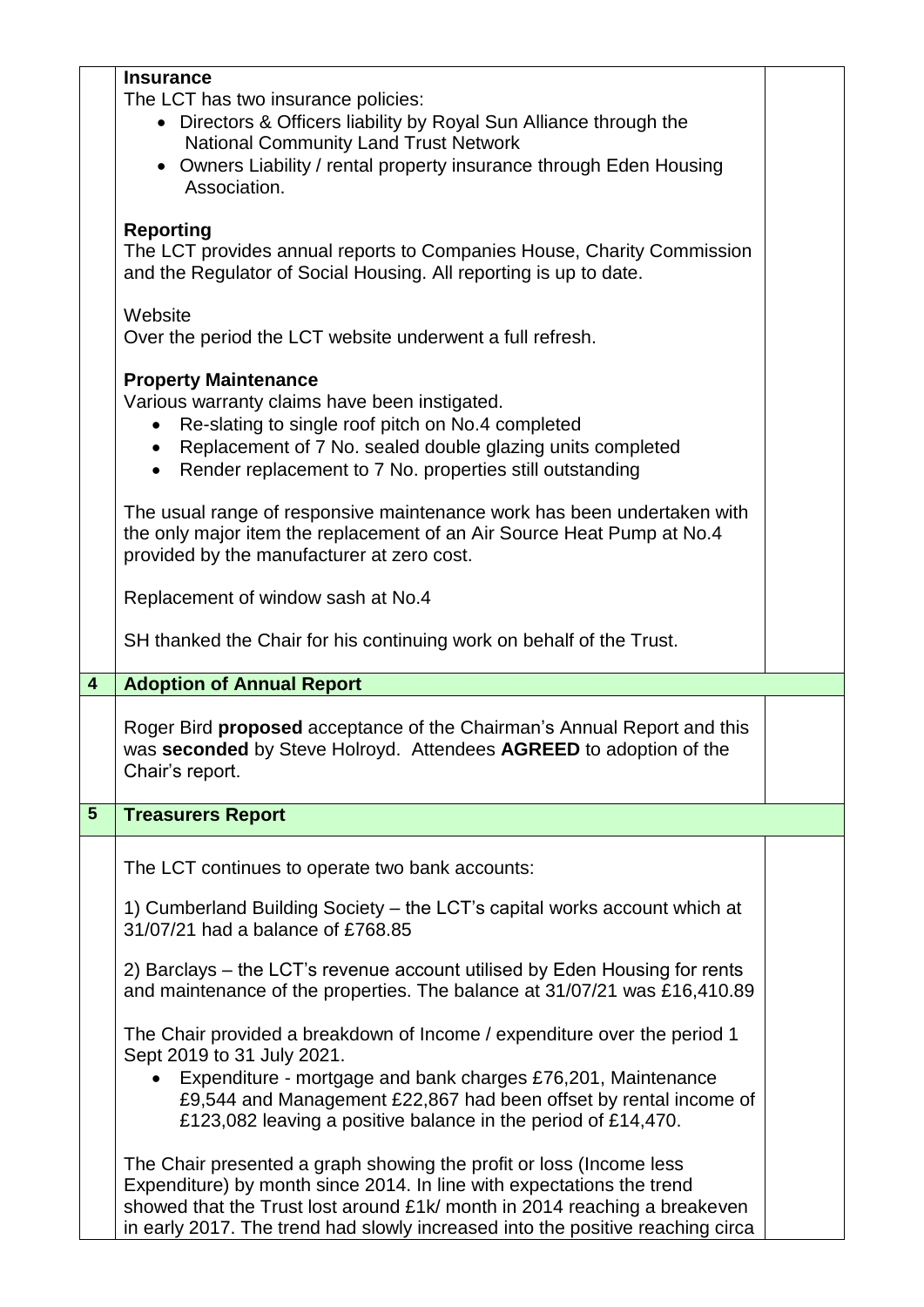|                | £1k per month by July 2021. This planned increase will allow the build-up of                                                                 |  |
|----------------|----------------------------------------------------------------------------------------------------------------------------------------------|--|
|                | reserves for more major maintenance costs eg. external painting, property<br>refurbishment.                                                  |  |
|                |                                                                                                                                              |  |
| $6\phantom{1}$ | <b>Adoption of Accounts</b>                                                                                                                  |  |
|                | The Annual Accounts covering the period to the 31 <sup>st</sup> August 2020 had been                                                         |  |
|                | approved electronically by Director email exchange dated 29 April 2021.                                                                      |  |
|                | This had been necessary due to Covid restrictions at the time.                                                                               |  |
| $\overline{7}$ | <b>Appointment of accountants and Auditors</b>                                                                                               |  |
|                | The Chair proposed the continued utilisation of Dodd & Co as the LCT                                                                         |  |
|                | accountants.                                                                                                                                 |  |
|                | Attendees AGREED to their continued appointment.                                                                                             |  |
| 8              | <b>Election of Trustees and Directors</b>                                                                                                    |  |
|                | The Chair explained the main points of the company / charity Articles                                                                        |  |
|                | relating to Trustees / Directors. Joan Raine, Roger Bird and Stuart Roberts                                                                  |  |
|                | had stood down from the Committee.                                                                                                           |  |
|                | All three of the Trustees standing down <b>AGREED</b> to continue in post and                                                                |  |
|                | their re-election was <b>APPROVED</b> .                                                                                                      |  |
|                | <b>Members of the Executive Committee</b>                                                                                                    |  |
|                | David Graham - Chair                                                                                                                         |  |
|                | Joan Raine<br>Douglas Henderson                                                                                                              |  |
|                | <b>Steve Holroyd</b>                                                                                                                         |  |
|                | Roger Bird<br><b>Stuart Roberts - Secretary</b>                                                                                              |  |
|                | <b>Karen Winder</b>                                                                                                                          |  |
|                | Jill Winder (co-opted)                                                                                                                       |  |
|                | The LCT required a Treasurer to replace Cameron Smith.                                                                                       |  |
|                | Two potential LCT co-optees were discussed with SH offering to take on the<br>role should neither potential co-optee be willing to join LCT. |  |
|                |                                                                                                                                              |  |
| 9              | The next 12 months                                                                                                                           |  |
|                | The Chair summarised the various issues that the LCT needed to address in                                                                    |  |
|                | the next 12 months.                                                                                                                          |  |
|                | <b>External Painting</b>                                                                                                                     |  |
|                | Warranty claim for render repairs to progress                                                                                                |  |
|                | Smoke alarm inspections along with instructions for tenants<br>Update to all LCT Policies                                                    |  |
|                | Adoption of Eden HA Policies where appropriate                                                                                               |  |
|                | Social Housing White Paper impacts as they arise                                                                                             |  |
| 10             | <b>AOB</b>                                                                                                                                   |  |
|                |                                                                                                                                              |  |